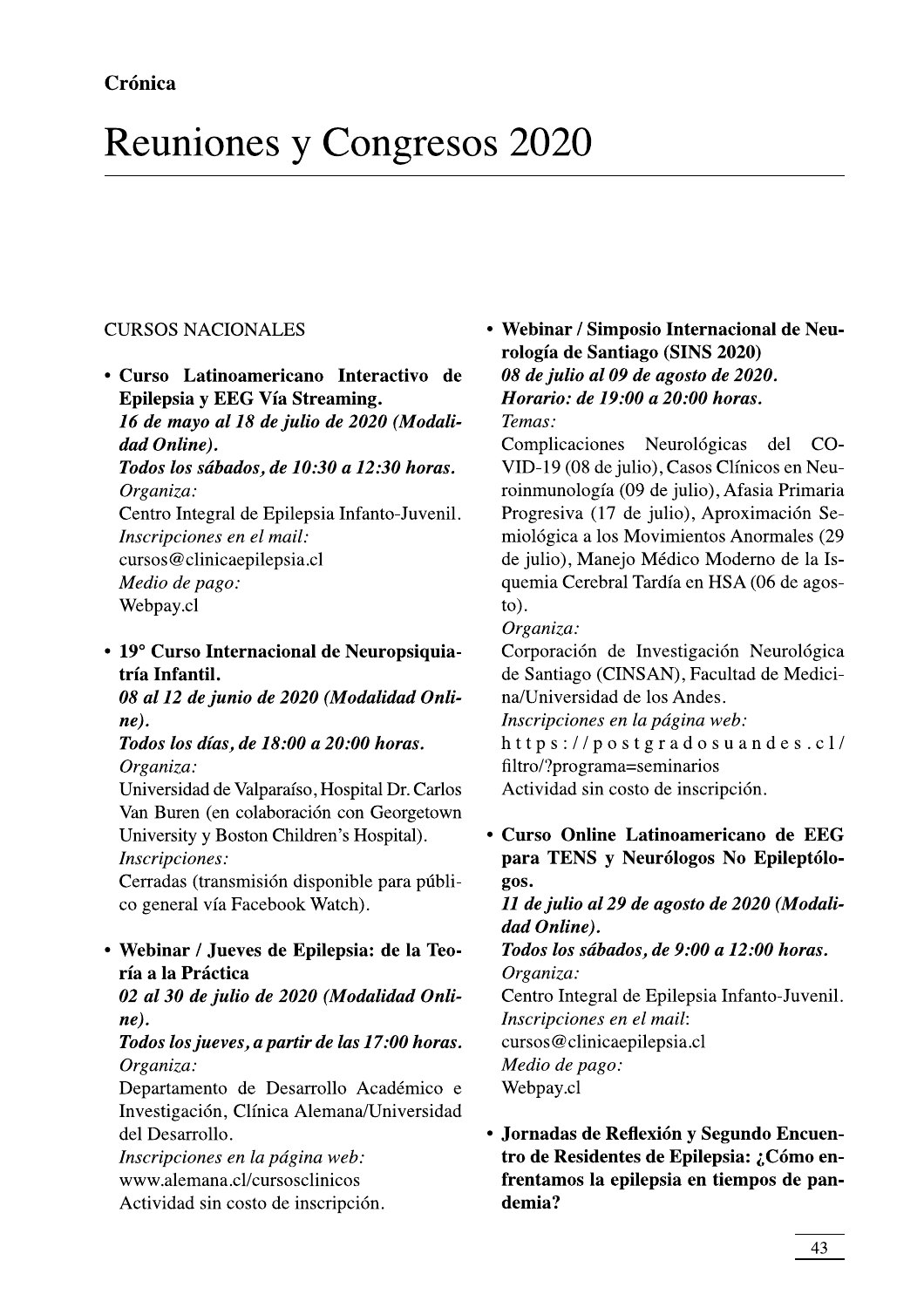18 de julio de 2020 (Modalidad Online). Jornada única en día sábado, de 10:00 a 12:00 horas. Organiza: Sociedad de Epileptología de Chile.

Inscripciones en el mail: socepchi@gmail.com Actividad sin costo de inscripción.

### • Webinar / Temas en Epilepsia: Conversando con Expertos.

Desde el 22 de julio de 2020 (Modalidad Online). Ciclo de presentaciones, a partir de las 14:00 horas. Organiza: Centro Avanzado de Epilepsias, Clínica Las Condes. Información en redes: @AcademicaLas (Twitter), @direccion\_academica clc.(Instagram).

Actividad sin costo de inscripción.

**• Educación Médica Continua SOCEPCHI** (cuarta versión, 2020): "Diagnósticos Diferenciales en Epilepsia".

24 de agosto al 07 de diciembre de 2020 (Modalidad Online).

Presentaciones disponibles semanalmente, para estudio asincrónico.

Organiza: Sociedad de Epileptología de Chile.

Información en el mail: socepchi@gmail.com Medios de pago: Por confirmar.

• XXXVII Congreso SOPNIA Online 2020: "Aprendiendo en tiempos de pandemia: Ciencia, Historia y Desarrollo".

08, 09 y 10 de octubre de 2020 (Modalidad Online).

Organiza: Sociedad de Psiquiatría y Neurología de la Infancia y Adolescencia (SOPNIA). Inscripciones en el mail: sopnia@sopnia.com

Medio de pago: Webpay.cl

• LXXV Congreso Anual SONEPSYN: "Del avance de la ciencia a la calidad de vida". 21 al 28 de noviembre de 2020 (Modalidad Online). Organiza: Sociedad de Neurología, Psiquiatría y Neurocirugía (SONEPSYN). Inscripciones en el mail: recepcion@sonepsyn.cl Medio de pago: Por confirmar.

### **CURSOS INTERNACIONALES**

• 1st North American Epilepsy Congress (NAEC 2020). 25, 26 y 27 de septiembre de 2020 (Modali-

dad Online). Organiza: Liga Internacional contra la Epilepsia, ILAE-North America. Información en el mail: naec@epilepsycongress.org

· XI Congreso Latinoamericano de Epilepsia, 11<sup>th</sup> Latin American Epilepsy Congress (LAEC 2021).

23 al 26 de mayo de 2021 (Modalidad Onli $ne)$ .

Organiza: Liga Internacional contra la Epilepsia, ILAE-Latin America. Información en el mail: laec@epilepsycongress.org

• 34th International Epilepsy **Congress** (IEC). 28 de agosto al 01 de septiembre de 2021. Organiza: Liga Internacional contra la Epilepsia, ILAE. Lugar: Sede por definir, París, Francia. Información en el mail: iec@epilepsycongress.org